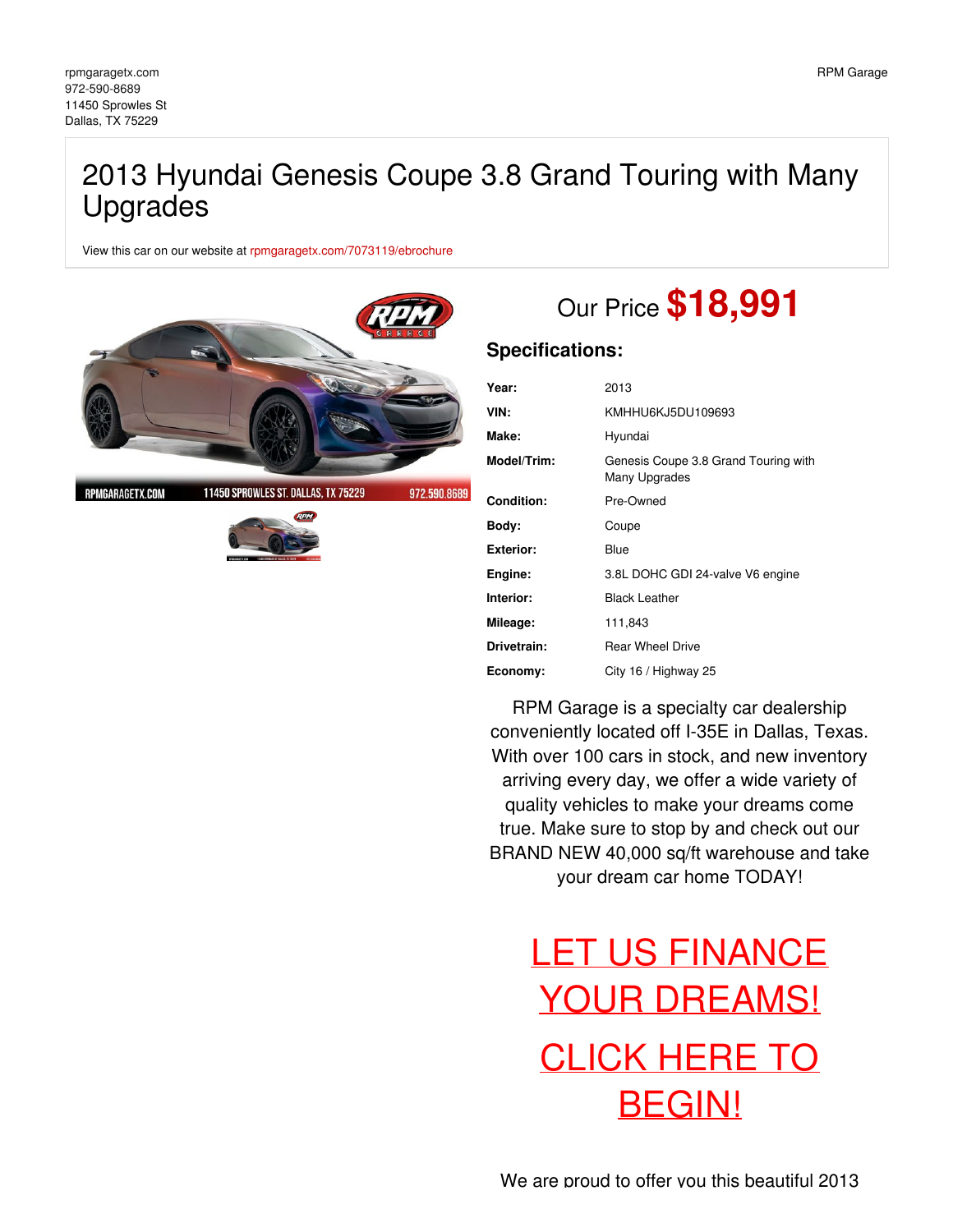Hyundai Genesis 3.8 Grand Touring with Many Upgrades for sale!

We are proud to offer you this beautiful 2013

This 2013 Hyundai Genesis Coupe is a top-tier sports car with incredible features. This specific example is equipped with a 3.8-liter V6 engine that produces 348 horsepower and 295 lb-ft. of torque, which is sent directly to the rear wheels through an eight-speed automatic transmission, making the driving experience wildly fun yet more than manageable. This engine is not stock, however, having been fitted with an Injen cold-air intake and a full ISR exhaust system that amplifies the incredible sound of this performance machine. The interior is equipped with heated leather bucket seats, dashmounted instrumentation, and an XTROS Potent Booster that drastically improves the throttle response of the car. The exterior is just as exciting, having been fitted with 18" TSW alloy wheels and wrapped in a color-shifting gold/blue that turns heads like nothing else.

### LIST OF FEATURES & UPGRADES:

3.8-Liter V6 Engine

8-Speed Automatic Transmission

Injen Cold-Air Intake

ISR Single-Tip Exhaust System

XTROS Potent Booster

Performance Brakes with Drilled and Slotted Rotors

Performance Suspension

18" TSW Alloys

Seibon Carbon Fiber Hood

Aftermarket Taillights

Color-Shifting Wrap

Heated Leather Bucket Seats

Leather Steering Wheel

XTROS Potent Booster Unit

Dash-Mounted Instrumentation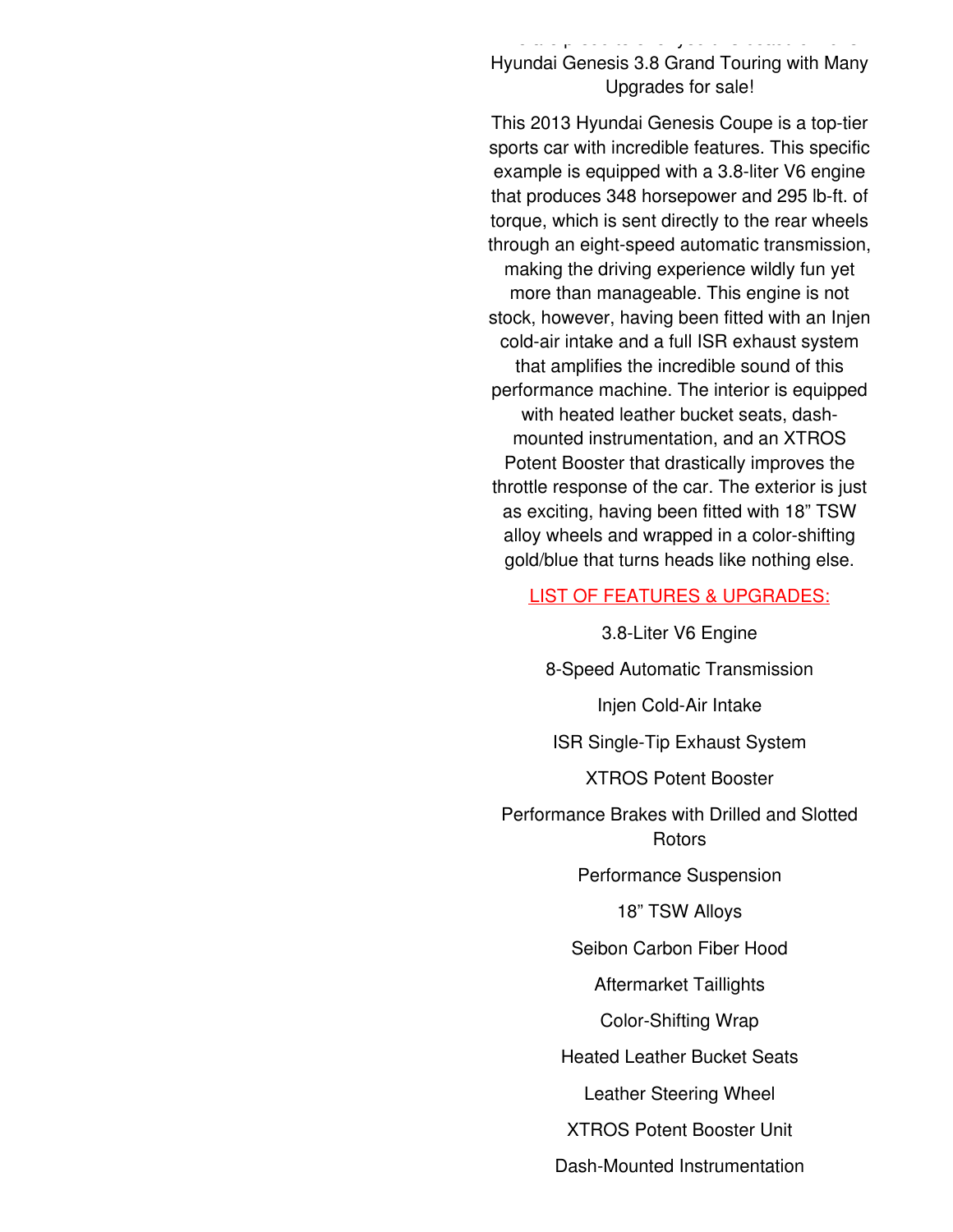### And Much More!

This high performance piece of Korean engineering is insane value for money, making it the perfect sports coupe to take home today!

At RPM Garage we love taking care of our customers and we are all about building a relationship with our clients to continue helping them in each and every one of their car needs for years to come. Become a part of our family and visit our showroom today!

We offer free airport pick-up, extended warranties, worldwide shipping, and much more! We welcome third party inspections! We love TRADE-INS!!

**EXCELLENT FINANCING OPTIONS!** 

# CONTACT OUR SALES TEAM AT: 972-590-8689 [sales@rpmgaragetx.com](mailto:sales@rpmgaragetx.com) [www.rpmgaragetx.com](http://www.rpmgaragetx.com)

## [CLICK](https://rpmgaragetx.com/sell-us-your-car) HERE TO SELL US YOUR CAR!

We would love to buy your car. Click the text above ^^^ to get an appraisal quote as soon a possible on your car, we would love to check it out. Whether you buy a car from us or not, we will still pay more for it than nearly any other dealership!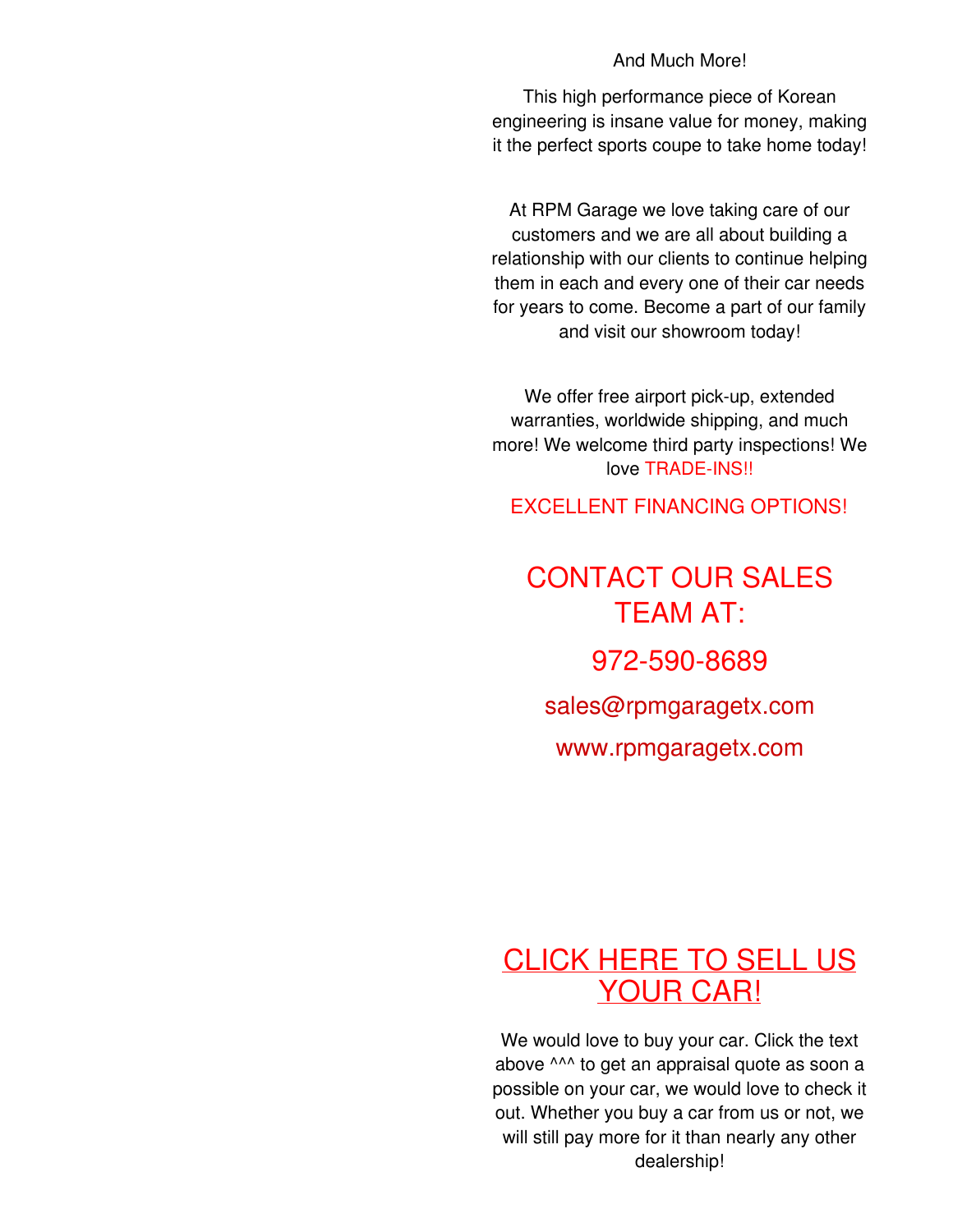## HOURS OF OPERATION:

Monday - Friday: 10AM - 6PM Saturday: 10AM - 5PM Sunday: Closed

2013 Hyundai Genesis Coupe 3.8 Grand Touring with Many Upgrades RPM Garage - 972-590-8689 - View this car on our website a[trpmgaragetx.com/7073119/ebrochure](https://rpmgaragetx.com/vehicle/7073119/2013-hyundai-genesis-coupe-3-8-grand-touring-with-many-upgrades-dallas-tx-75229/7073119/ebrochure)



2013 Hyundai Genesis Coupe 3.8 Grand Touring with Many Upgrades RPM Garage - 972-590-8689 - View this car on our website a[trpmgaragetx.com/7073119/ebrochure](https://rpmgaragetx.com/vehicle/7073119/2013-hyundai-genesis-coupe-3-8-grand-touring-with-many-upgrades-dallas-tx-75229/7073119/ebrochure)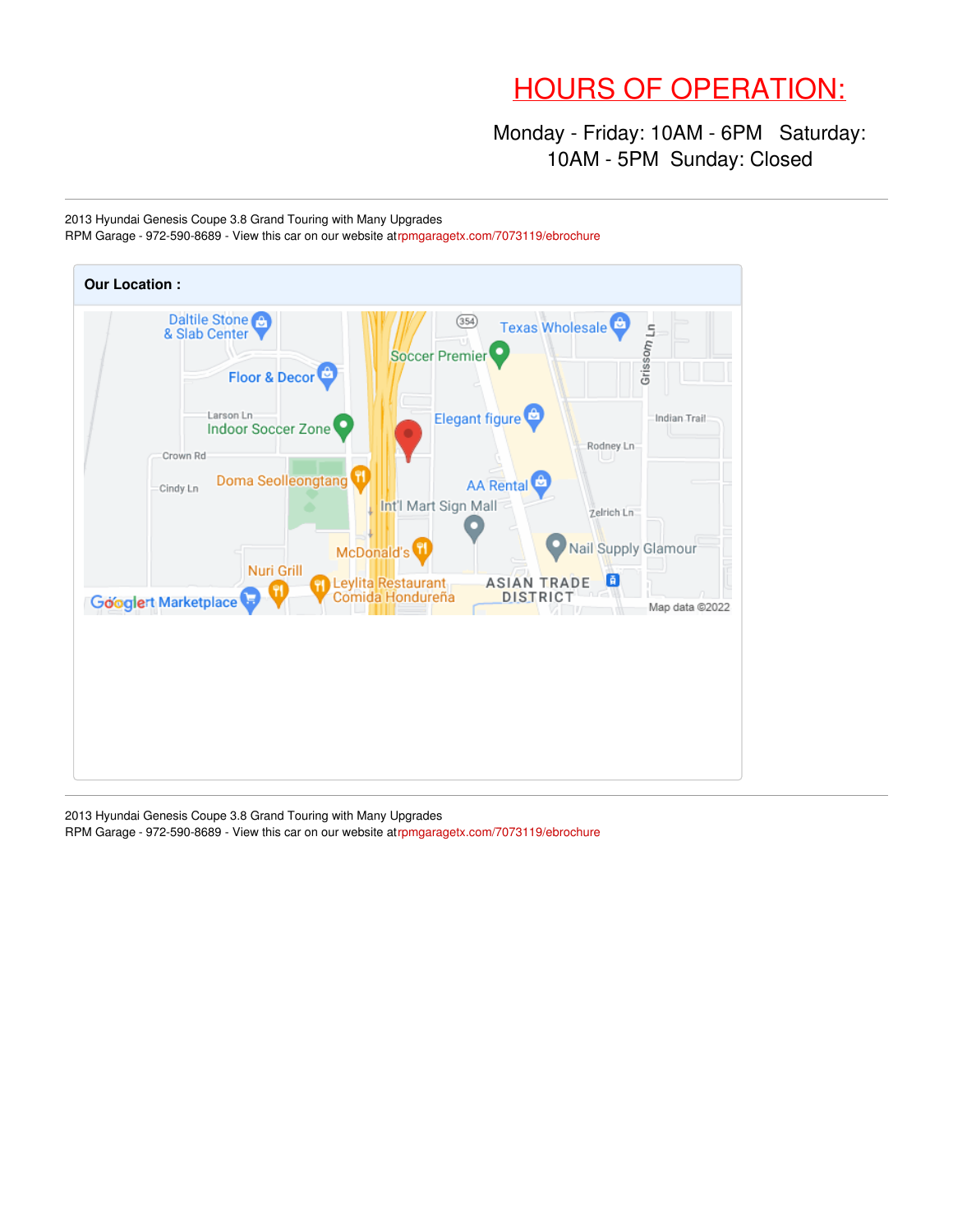### **Installed Options**

### **Interior**

- (2) aux pwr outlets- Automatic temp control w/cabin air filter
- Chrome accent door handles- Cruise control- Door map pockets
- Dual illuminated visor vanity mirrors w/driver sunvisor extension
- Electrochromic rearview mirror -inc: HomeLink universal garage door opener, compass
- Electroluminescent gauge cluster w/information display screen- Fold-down rear seats
- Front seatback pockets- Full floor carpeting- Heated seats w/pwr driver seat
- Illuminated door sill plates- Indicators -inc: cruise control, turn signal/hazard/high beam
- Instrumentation -inc: tachometer, coolant temp, fuel level, odometer, trip odometer, clock - Leather-wrapped shift knob
- Leather-wrapped tilt/telescopic steering wheel -inc: cruise, audio controls
- Lighting -inc: front courtesy, map, glove box, & trunk lamps, ignition
- Metal/chrome interior accents- Navigation system -inc: 7" touch screen
- Proximity key w/push button start- Pwr door locks- Pwr driver lumbar support
- Pwr remote fuel door & trunk release- Pwr windows w/auto up/down
- Rear window defroster- Remote keyless entry- Smartkey w/remote start- Trip Computer
- Unique black or tan leather bucket seats Warning chimes -inc: key-in-ignition, seat belt
- Warning lights -inc: oil pressure, low washer fluid, battery charge, door ajar, air bag, seat belt, low fuel, trunk lid open, ABS, check engine, high beam, brake, cruise

#### **Exterior**

- 18" aluminum wheels- Body-color bumpers- Body-color door handles
- Body-color heated pwr mirrors w/integrated turn signals- Chrome front fascias- Fog lights
- Front P225/45VR18 all-season tires- Halogen headlamps
- Pwr tilt/slide sunroof w/sunshade- Rear LED taillights
- Rear P245/45VR18 all-season tires- Solar tinted glass
- Temporary spare tire -inc: steel wheel- Variable speed intermittent wipers w/washer

#### **Safety**

- (2) aux pwr outlets- Automatic temp control w/cabin air filter
- Chrome accent door handles- Cruise control- Door map pockets
- Dual illuminated visor vanity mirrors w/driver sunvisor extension
- Electrochromic rearview mirror -inc: HomeLink universal garage door opener, compass
- Electroluminescent gauge cluster w/information display screen- Fold-down rear seats
- Front seatback pockets- Full floor carpeting- Heated seats w/pwr driver seat
- Illuminated door sill plates- Indicators -inc: cruise control, turn signal/hazard/high beam
- Instrumentation -inc: tachometer, coolant temp, fuel level, odometer, trip odometer, clock
- Leather-wrapped shift knob
- Leather-wrapped tilt/telescopic steering wheel -inc: cruise, audio controls
- Lighting -inc: front courtesy, map, glove box, & trunk lamps, ignition
- Metal/chrome interior accents- Navigation system -inc: 7" touch screen
- Proximity key w/push button start- Pwr door locks- Pwr driver lumbar support
- Pwr remote fuel door & trunk release- Pwr windows w/auto up/down
- Rear window defroster- Remote keyless entry- Smartkey w/remote start- Trip Computer
- Unique black or tan leather bucket seats Warning chimes -inc: key-in-ignition, seat belt
- Warning lights -inc: oil pressure, low washer fluid, battery charge, door ajar, air bag, seat belt, low fuel, trunk lid open, ABS, check engine, high beam, brake, cruise

#### **Mechanical**

- 130-amp alternator- 3.8L DOHC GDI 24-valve V6 engine 4-wheel disc brakes
- 5-link independent sport-tuned rear suspension w/gas shocks -inc: low velocity control dampers
- 64-amp/hr battery- 8-speed automatic transmission w/SHIFTRONIC
- Chrome-tipped dual exhaust- Continuously variable valve timing (CVVT)
- Dual-link sport-tuned MacPherson strut front suspension -inc: gas shocks, low velocity control dampers
- Front/rear stabilizer bars- Pwr rack & pinion steering- Rear wheel drive